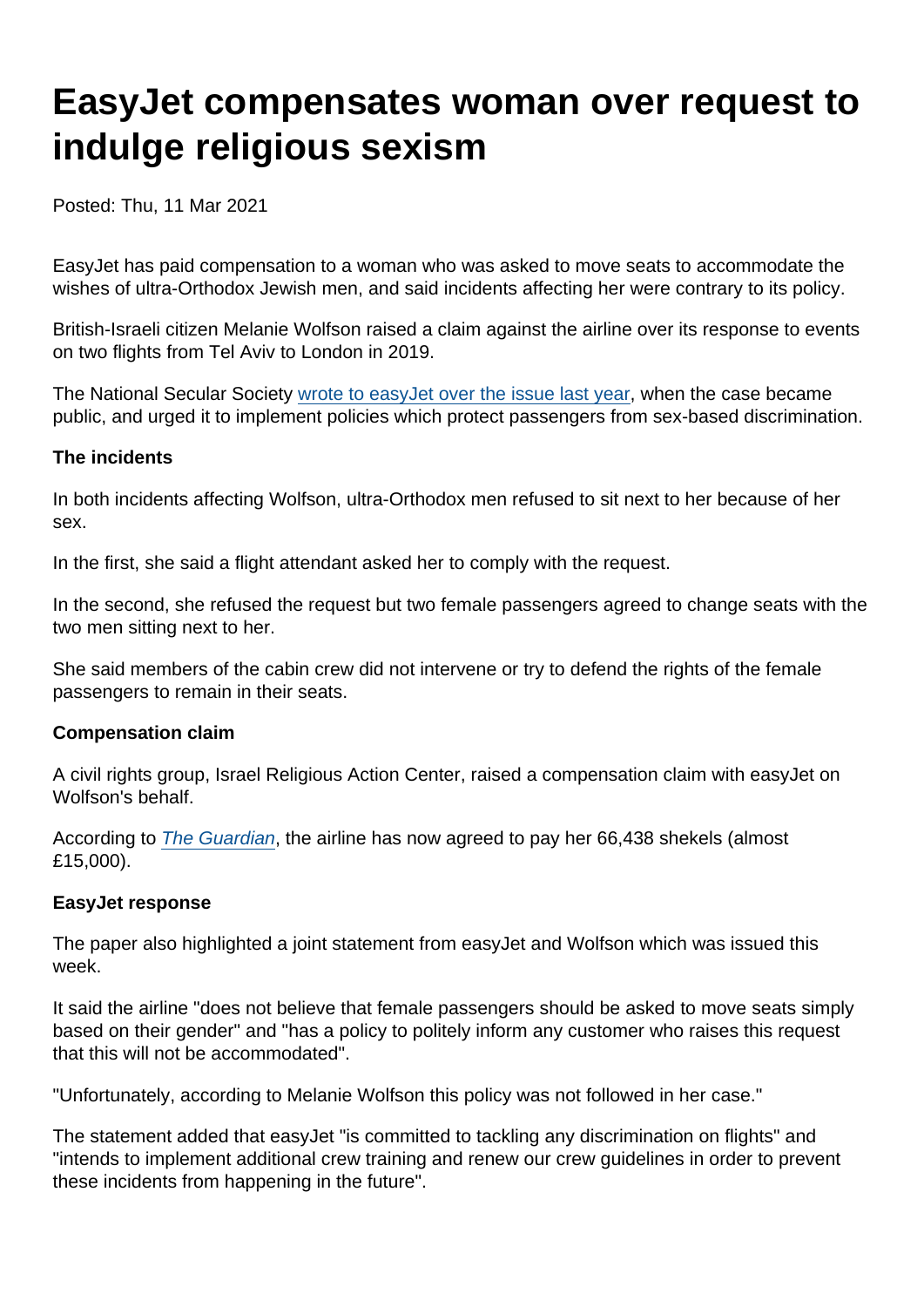#### NSS comment

NSS head of policy and research Megan Manson welcomed the outcome of the case.

"As we stressed in our correspondence with easyJet, asking a woman to move seats to accommodate a man's objections to her presence is sexism, whether the objections are based in religion or not.

"EasyJet should now take all reasonable steps to ensure this never happens again, and other airlines should also take note."

**Notes** 

- The NSS discussed this issue with representatives of the Civil Aviation Authority, which regulates civil aviation in the UK, in 2018. The society also wrote to Austrian Airlines about the same topic that year.
- Some ultra-Orthodox Jews have religious objections to interacting with members of the opposite sex outside their family.
- Israeli law prohibits discrimination against customers on the basis of a number of characteristics, including sex.

Photo by Alf van Beem (in the public domain).

## While you're here

Our news and opinion content is an important part of our campaigns work. Many articles involve a lot of research by our campaigns team. If you value this output, please consider supporting us today.

P.S. make sure to check out the related campaigns below.

- [Support us from just £1 a month](https://www.secularism.org.uk/donate.html)
- [Share on What's App](whatsapp://send?text=http://www.secularism.org.uk/news/2021/03/easyjet-payout-for-woman-over-request-to-accommodate-religious-sexism?format=pdf)
- [Share on Facebook](https://www.facebook.com/sharer/sharer.php?u=http://www.secularism.org.uk/news/2021/03/easyjet-payout-for-woman-over-request-to-accommodate-religious-sexism?format=pdf&t=EasyJet+compensates+woman+over+request+to+indulge+religious+sexism)
- [Share on Twitter](https://twitter.com/intent/tweet?url=http://www.secularism.org.uk/news/2021/03/easyjet-payout-for-woman-over-request-to-accommodate-religious-sexism?format=pdf&text=EasyJet+compensates+woman+over+request+to+indulge+religious+sexism&via=NatSecSoc)
- [Share on Email](https://www.secularism.org.uk/share.html?url=http://www.secularism.org.uk/news/2021/03/easyjet-payout-for-woman-over-request-to-accommodate-religious-sexism?format=pdf&title=EasyJet+compensates+woman+over+request+to+indulge+religious+sexism)
- [Subscribe to RSS Feed](/mnt/web-data/www/cp-nss/feeds/rss/news)

Tags: [Discrimination,](https://www.secularism.org.uk/news/tags/Discrimination) [Equality & Human Rights](https://www.secularism.org.uk/news/tags/Equality+&+Human+Rights)

# Related Campaigns

[Defend equality laws](https://www.secularism.org.uk/defend-equality-laws/)